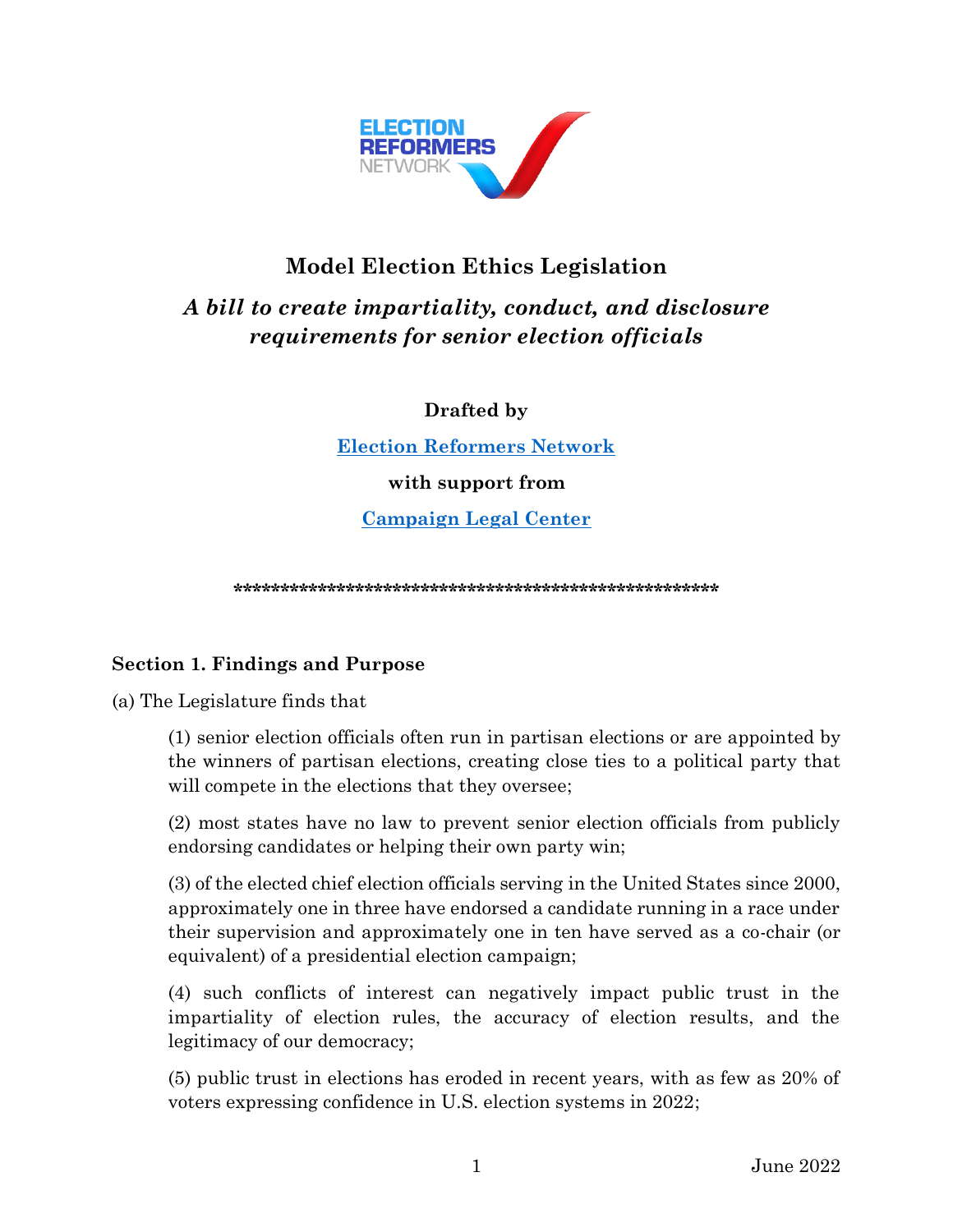(6) voters have particularly low confidence that disputed elections will be handled fairly when those voters do not belong to the same party as the state's chief election official; and

(7) restoring and maintaining voter confidence in elections is paramount.

(b) It is the purpose of this act:

(1) to protect senior election officials from growing partisan pressures so they may faithfully execute their duties and serve the best interest of the voters;

(2) to prevent any senior election official from using their position to influence an election to the benefit or detriment of any candidacy or party, including their own; and

(3) to restore and safeguard voter confidence in the integrity and impartiality of the state's election administration by ensuring that the conduct of senior election officials is beyond reproach.

## **Section 2. Definitions**

In this act:

(1) "active part in political management or in a political campaign"<sup>1</sup> means:

(A) advising, controlling, directing, managing, representing, operating, assisting, or holding any position (including any unpaid or honorary position) with an authorized committee of a candidate or ballot measure campaign or political action committee, or participating in any decision-making of an authorized committee of a candidate or ballot measure campaign or political action committee;

(B) campaigning for or against candidates, including by making campaign speeches for candidates in elections, distributing campaign literature, or volunteering to work on a political campaign; or

(C) knowing solicitation, acceptance, or receipt of a political contribution from any person, including by hosting a political fundraising, inviting others to a political fundraiser, or collecting contributions for or selling tickets to political fundraising functions.

(2) "ballot measure" means any law, issue, constitutional amendment, or question that appears on a ballot for voters to decide.

<sup>1</sup> Nothing in this act prohibits individuals from registering to vote as they choose or from contributing money to political campaigns, political parties, or partisan political groups.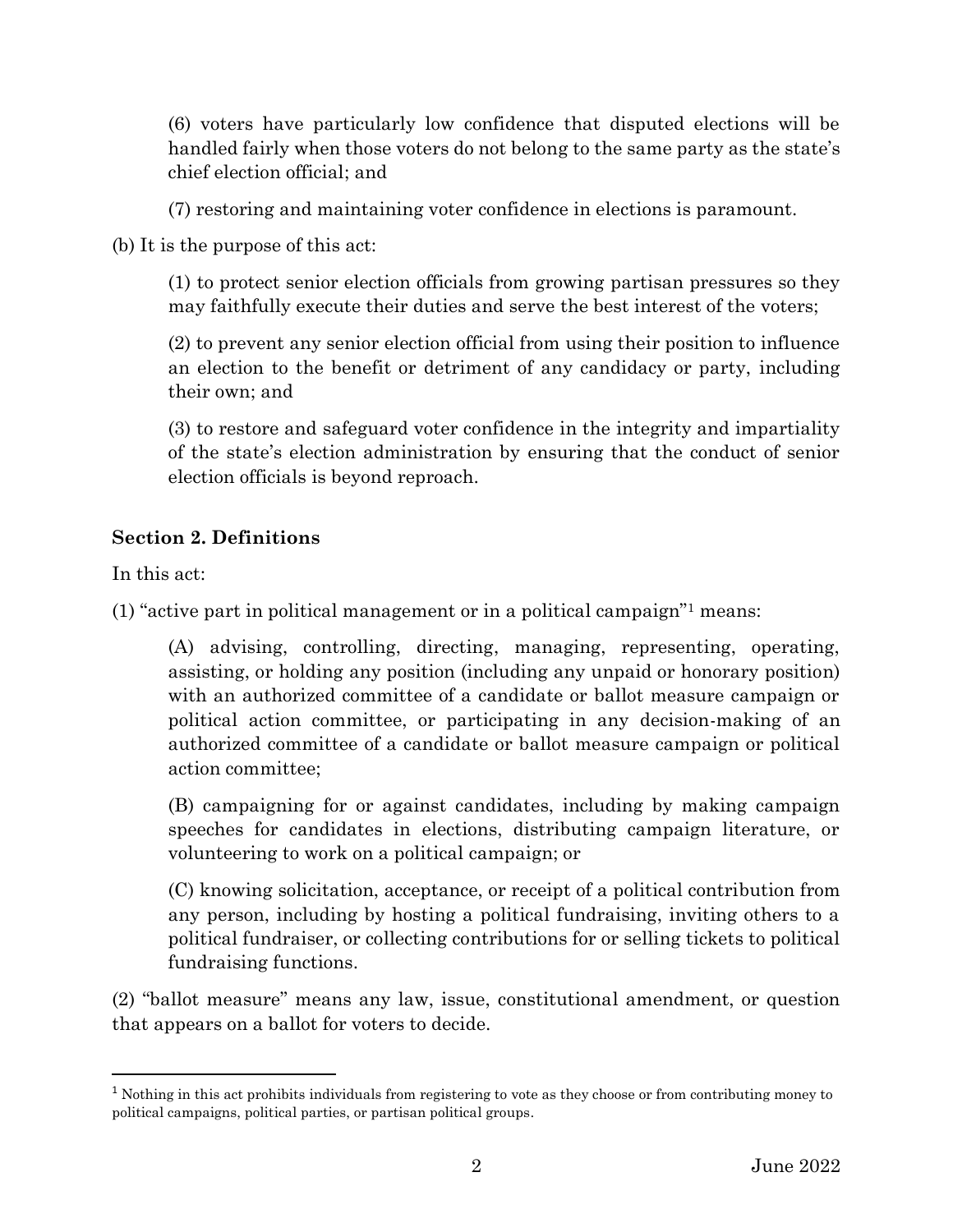(3) "ballot measure campaign" means efforts made or funds spent to promote or oppose the placement of, or approval of, a ballot measure before the voters of the state or any local jurisdiction.

(4) "chief election official" means the highest State official with responsibility for the administration of state or federal elections under state or federal law.

(5) "election related conflict of interest" means an official action on the part of a senior election official in the discharge of the official's duties including in the administration of any election, if:

(A) the senior election official knows or reasonably should know that their participation would likely have a disproportionately favorable impact on the senior election official's own or their immediate family member's election to office; or

(B) the circumstances would cause a reasonable person with knowledge of relevant facts to question the senior election official's impartiality in the matter.

(6) "gift" means a payment, loan, subscription, advance, deposit of money, services, or anything of value, unless consideration of equal or greater value is received.

(7) "immediate family member" means, with respect to a candidate, a parent, child, sibling, domestic partner, spouse, or parent of spouse or domestic partner.

(8) "partisan political activity" means any activity directed at the success or failure of a candidate or partisan group or ballot measure.

(9) "person" means an individual, proprietorship, firm, partnership, limited partnership, joint venture, joint stock company, syndicate, business or statutory trust, donative trust, estate, company, corporation, limited liability company, association, club, committee, organization, or group of persons acting in concert.

(10) "political office" means any office to which any candidate is to be nominated or elected, but shall exclude any office or position within a political party or affiliated organization.

(11) "political contribution":<sup>2</sup>

(A) means any gift, subscription, loan, advance, or deposit of money or anything of value, made for any political campaign, ballot measure campaign, or individual or entity that makes independent expenditures for political campaigns;

<sup>2</sup> This definition should be inclusive of the jurisdiction's definition of political contribution.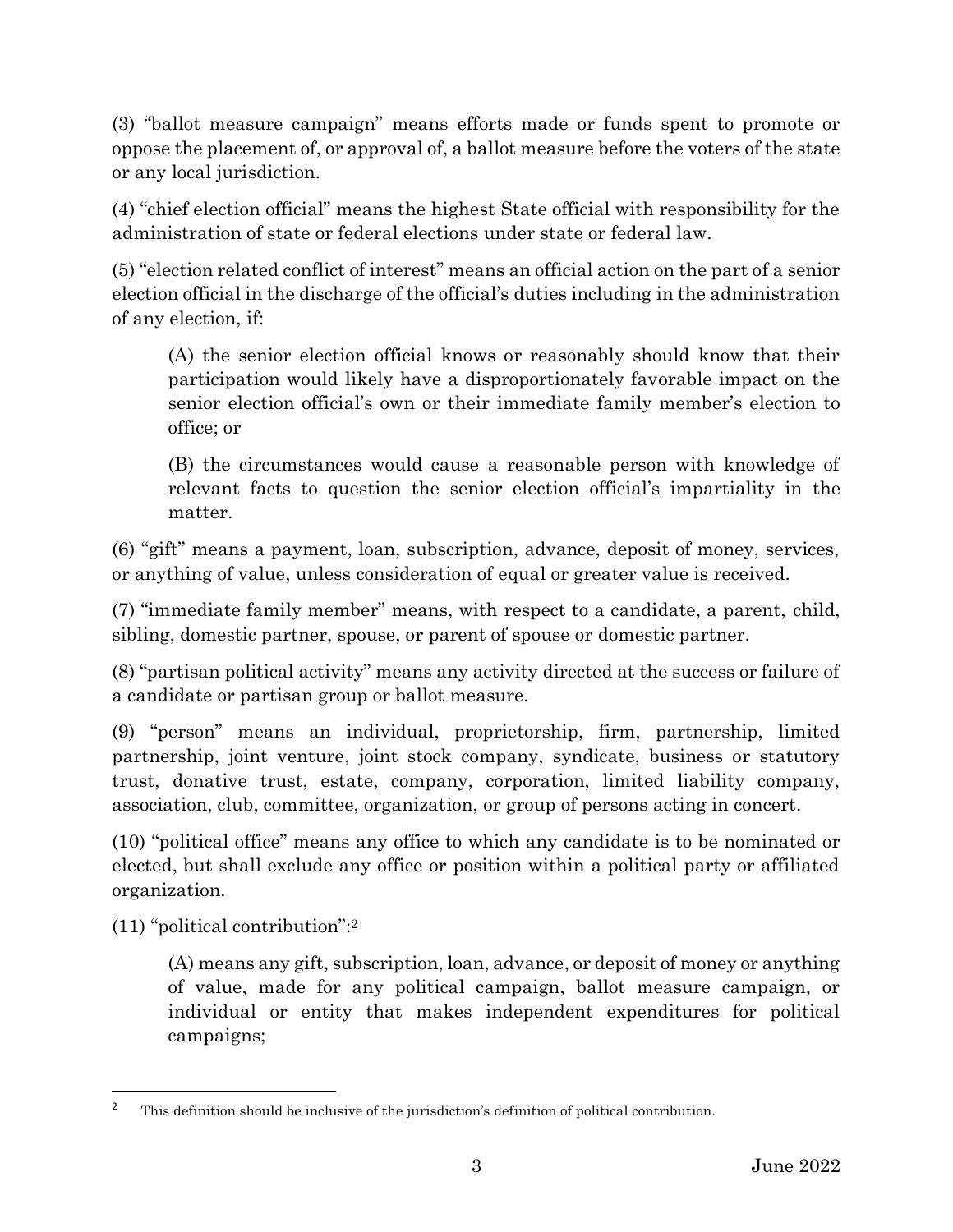(B) includes any contract, promise, or agreement, express or implied, whether or not legally enforceable, to make a contribution for any political campaign or ballot measure campaign; and

(C) includes any in-kind contribution of goods or services made for any political campaign, ballot measure campaign, or individual or entity that makes independent expenditures for political campaigns.

(12) "political campaign" means any organized effort to influence the outcome of any local, state, or federal election, including activities to promote or defeat any candidate or political party.

(13) "senior election official" means [enumerate all high-level state and local election administrators that should fall within the scope and coverage of this act], including the chief election official as defined in subsection (4).

## **Section 3. Prohibited Partisan Activity**

(a) It shall be unlawful for senior election officials to:

(1) take any official action that shows partiality or discrimination toward or against any political party.

(2) publicly endorse, support, or oppose any candidate for any political office or any ballot measure;

(3) knowingly solicit, accept, or receive indirectly or directly a political contribution from a subordinate;

(4) knowingly solicit or discourage the participation in any political campaign or ballot measure campaign of any person who:

(A) has an application for any compensation, grant, contract, ruling, license, permit, or certificate pending before the office of the senior election official; or

(B) is the subject of or a participant in an ongoing audit, investigation, or enforcement action being carried out by the office of the senior election official;

(5) take an active part in political management or in political campaigns with respect to any election over which the senior election official has supervisory authority; or

(6) use official authority to influence or interfere, or attempt to interfere, with the outcome of any election.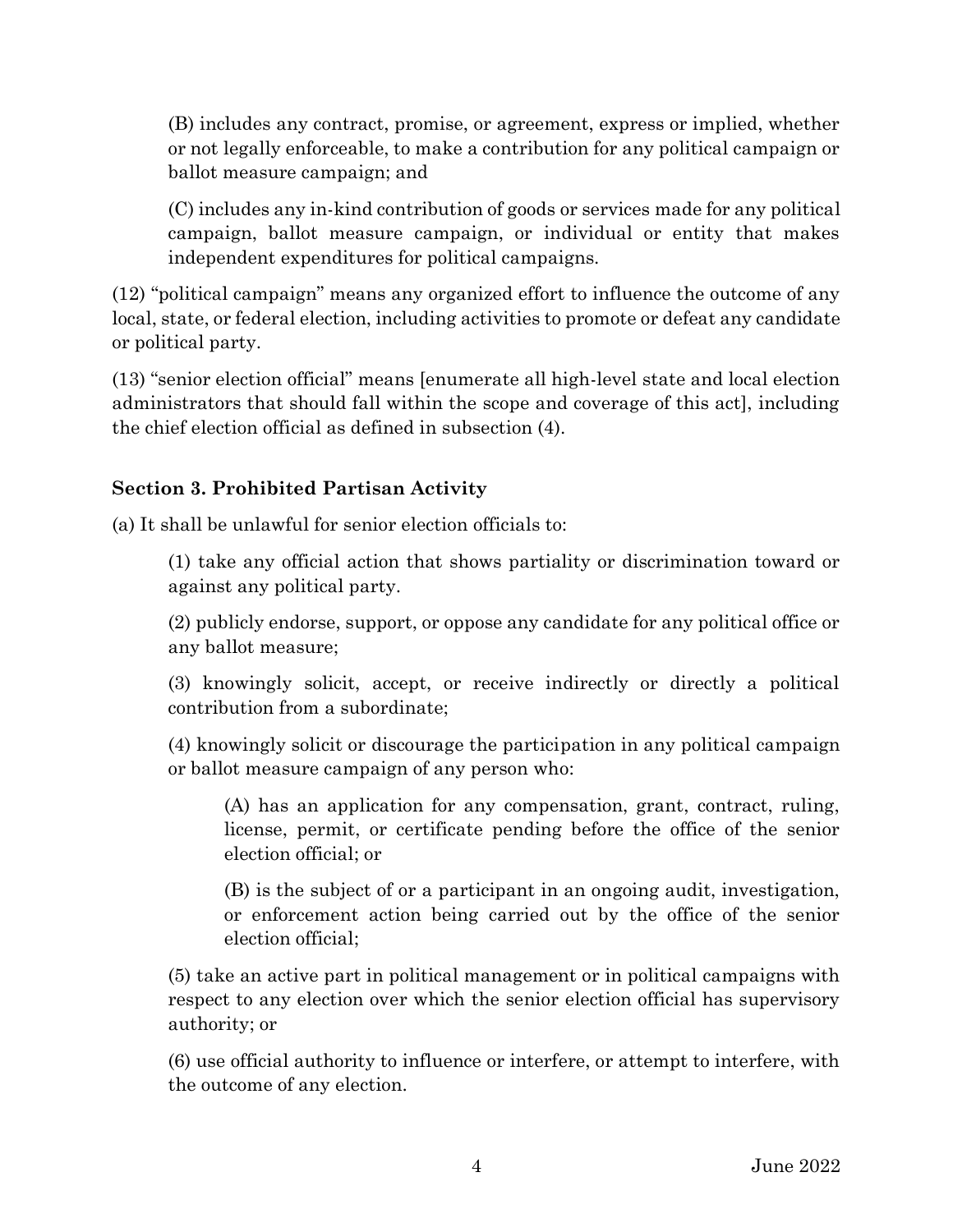(b) Paragraphs (a)(2)  $\&$  (a)(5) of this subsection do not apply to a senior election official with respect to an election for a specific office for which the official or an immediate family member of the senior election official is a candidate if the senior election official publicly recuses himself or herself from directly or indirectly participating in any official actions where it is reasonably foreseeable that such actions could affect the outcome of such election.

(c) A senior election official may not engage in any partisan political activity, including for the campaign of the senior election official:

(1) while on duty;

(2) in any room or building used for official duties by an individual employed or holding office in the government or any agency or instrumentality;

(3) by using any government resources, equipment, or facilities, including office space, official titles, government vehicles, government employees on duty, government email addresses or stationery, and government office supplies; or

(4) while wearing a uniform or official insignia identifying the office or position of the election official.

(d) A senior election official who serves in a position where the duties and responsibilities of the position continue outside normal duty hours and while away from the normal duty post, may engage in political activity otherwise prohibited by subsection (c) outside normal duty hours and while away from the normal duty post if the costs associated with that political activity are not paid for by money derived from the government treasury.

## **Section 4. Election Related Conflict of Interest**

(a) If a senior election official has an election related conflict of interest, the official shall recuse from the matter. A senior election official required to recuse under this section must submit a notice of such recusal to the [office of the chief election official or state ethics commission] within five (5) calendar days of identifying the election related conflict of interest.

(b) A senior election official who has a conflict of interest and does not recuse shall be subject to the penalties set forth in this act.

(c) A senior election official may ask the [state ethics commission] for guidance in advance of an action that may involve a conflict of interest. The [state ethics commission] must respond and make its response and explanation publicly available within five (5) days of receiving the request from the senior election official.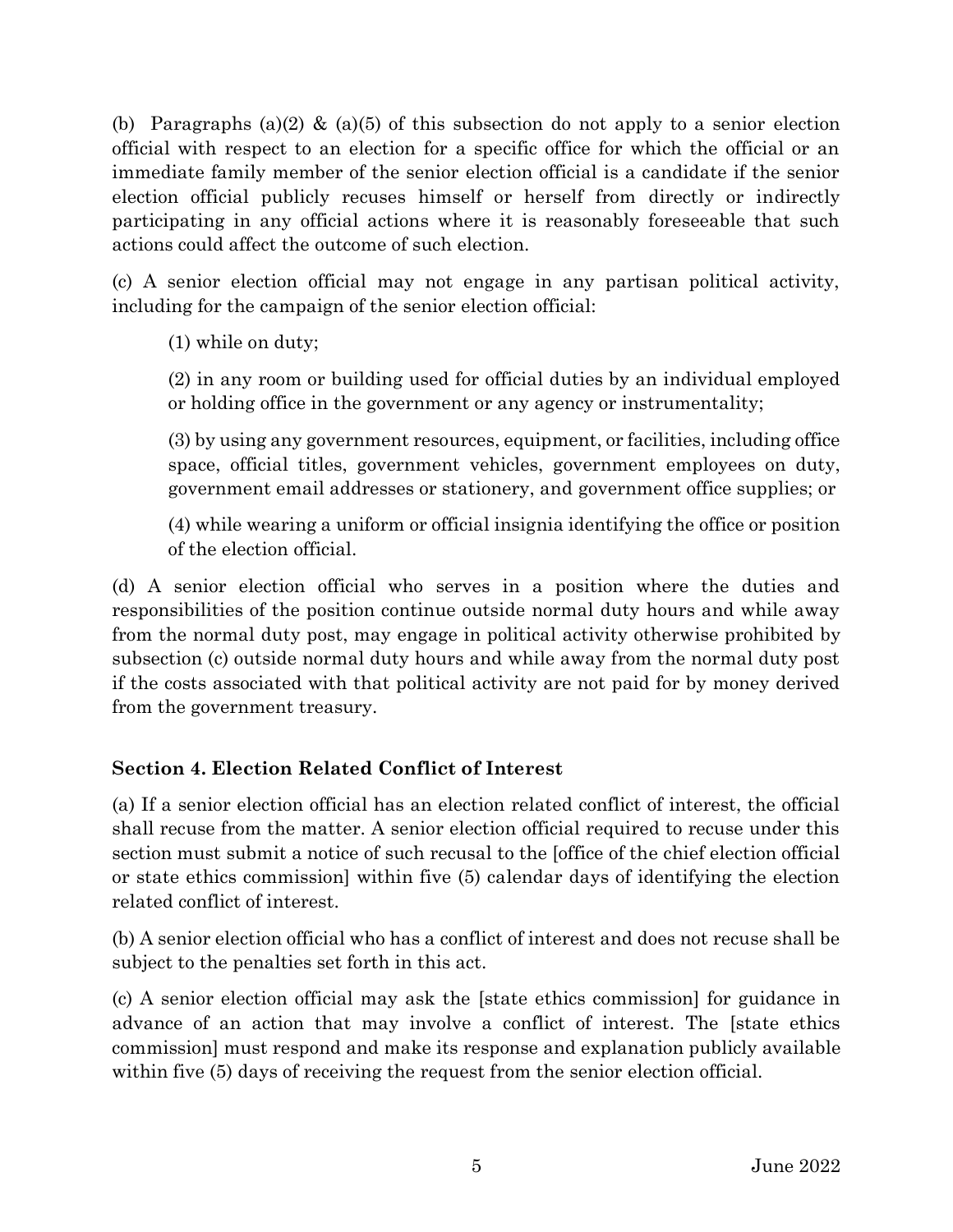#### **Section 5. Disclosure**

No later than 30 calendar days after appointment or election, a senior election official must disclose the following information:

(a) As it pertains to the senior election official, any paid or unpaid position within the previous five years held in a political organization including any campaign committee, independent expenditure committee, political party, or other political organization;

(b) As it pertains to the senior election official's spouse and dependent children, any paid position within the previous two years held in a political organization, including any campaign committee, independent expenditure committee, political party, or other political organization.

#### **Section 6. Public Availability of Disclosures**

The [chief election official or state ethics commission] shall establish and maintain a publicly available, searchable, sortable, and downloadable online database of recusal notices submitted pursuant to Sec. 4 and disclosures of political positions submitted pursuant to Sec. 5. Recusal notices and political disclosures shall be posted to the database as promptly as possible, but no later than 30 days after submission.

#### **Section 7. Enforcement**

(a) The [state ethics commission or state attorney general] shall have jurisdiction to investigate violations of this section according to the procedures of that agency.

(b) Any person who believes that a provision of this act has been violated may file a written complaint with the [state ethics commission or state attorney general].

#### **Section 8. Penalties**

Any senior election official who violates this act shall be subject to—

(a) disciplinary action consisting of removal, reduction in grade, debarment from state employment for a period not to exceed 5 years, suspension, or reprimand;

- (b) an assessment of a civil penalty not to exceed \$100,000; or
- (c) any combination of the penalties described in subsections (a) or (b).